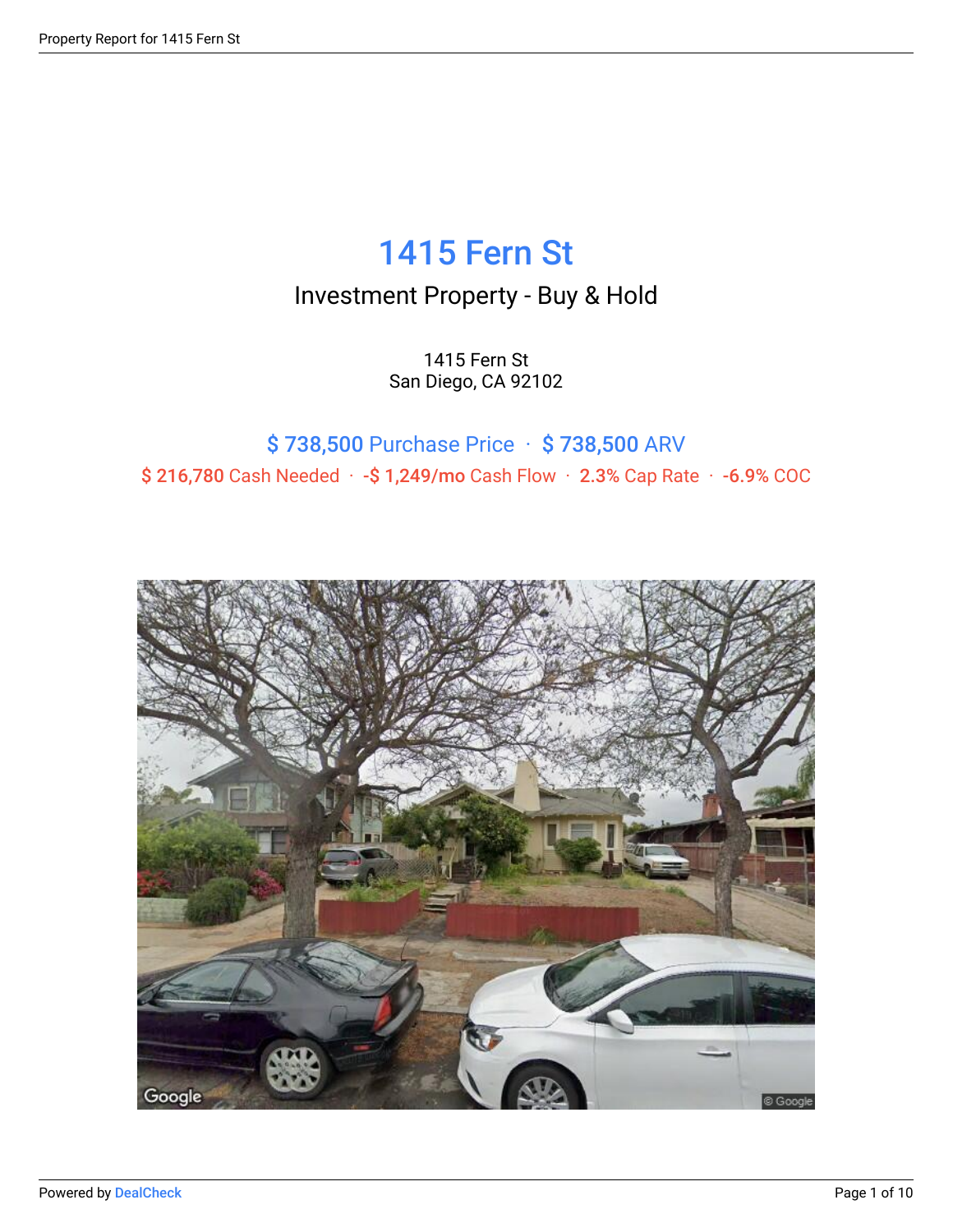### Property Description

#### ADDRESS

[1415 Fern St](http://maps.google.com/maps?z=15&t=m&q=1415%20Fern%20St%2CSan%20Diego%2CCA%2C92102) [San Diego, CA 92102](http://maps.google.com/maps?z=15&t=m&q=1415%20Fern%20St%2CSan%20Diego%2CCA%2C92102)

#### **DESCRIPTION**

| <b>Property Type:</b> | House         |
|-----------------------|---------------|
| Beds / Baths:         | 3 BR / 1.0 BA |
| Square Footage:       | 1,700         |
| Year Built:           | 2011          |
| Parking:              |               |
| Lot Size:             | 5,000 sq.ft.  |
| Zoning:               |               |
| <b>MLS Number:</b>    |               |



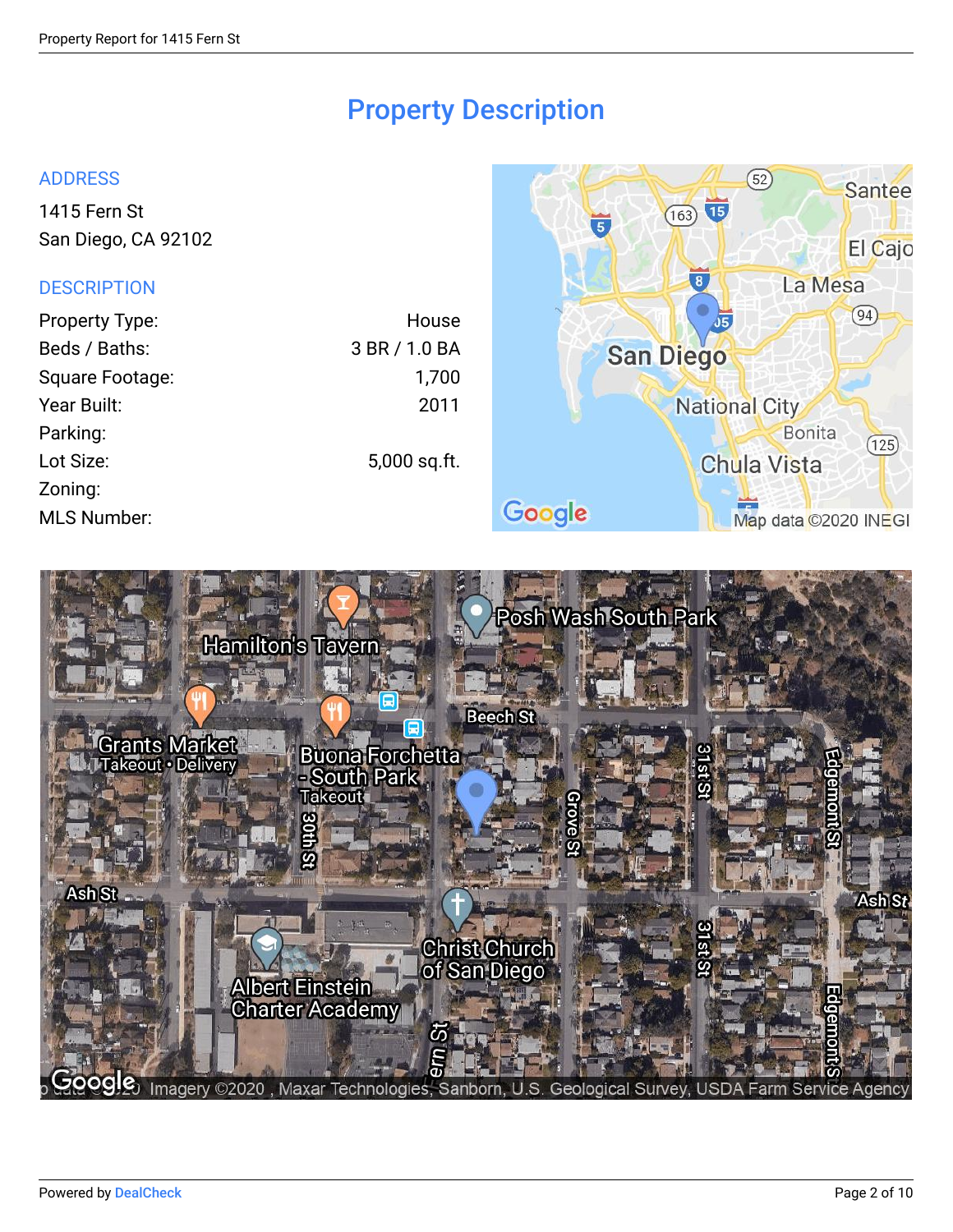## Purchase Analysis & Returns

#### **PURCHASE**

|        | \$738,500            |
|--------|----------------------|
|        | \$553,875            |
| ⋍      | \$184,625            |
| $\div$ | \$22,155             |
| $\div$ | \$10,000             |
|        | \$216,780            |
|        | \$738,500<br>\$434.4 |
|        |                      |

### RETURNS & RATIOS (Year 1)

| Cap Rate (Purchase/Market):   | $2.3\%$ / $2.3\%$ |
|-------------------------------|-------------------|
| Cash on Cash Return:          | $-6.9%$           |
| Return on Equity:             | $-6.5%$           |
| Return on Investment:         | $-21.7%$          |
| Internal Rate of Return:      | $-21.7%$          |
| Rent to Value:                | 0.4%              |
| <b>Gross Rent Multiplier:</b> | 19.85             |
| <b>Equity Multiple:</b>       | 0.78              |
| <b>Break Even Ratio:</b>      | 135.3%            |
| <b>Debt Coverage Ratio:</b>   | 0.53              |
| Debt Yield:                   | 3%                |

# PURCHASE COSTS

| Total (3% of Price): | \$22,155 |
|----------------------|----------|
|----------------------|----------|

### FINANCING (PURCHASE)

| Loan Type:                  | Amortizing        |
|-----------------------------|-------------------|
| Loan Amount:                | \$553,875         |
| Loan to Cost (LTC):         | 75%               |
| Loan to Value (LTV):        | 75%               |
| Loan Term:                  | 30 Years          |
| Interest Rate:              | 4%                |
| <b>Finance Rehab Costs:</b> | No                |
| Loan Payments:              | \$2,644 Per Month |
|                             | \$31,731 Per Year |

#### ASSUMPTIONS & PROJECTIONS

| <b>Rehab Cost Overrun:</b> | በ%                |
|----------------------------|-------------------|
| Vacancy:                   | 5%                |
| Appreciation:              | 5% Per Year       |
| Income Increase:           | 3% Per Year       |
| <b>Expenses Increase:</b>  | 2% Per Year       |
| <b>Selling Costs:</b>      | 6% of Sales Price |
| Land Value:                | S O               |
|                            |                   |

REHAB COSTS

| Rehab Costs:  | \$10,000  |
|---------------|-----------|
| Cost Overrun: | $$0(0\%)$ |
| Total:        | \$10,000  |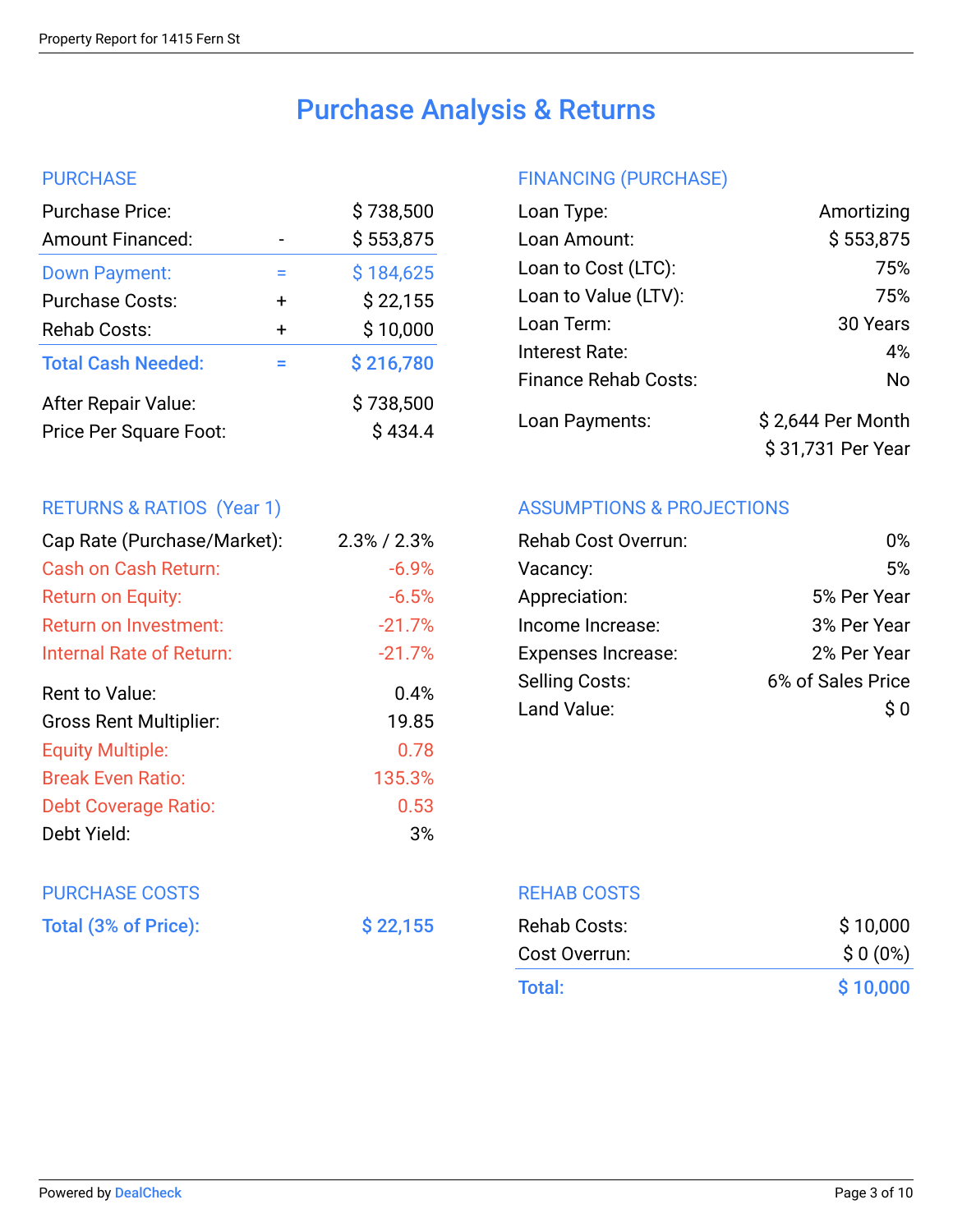## Cash Flow (Year 1)

|                              |           | <b>Monthly</b> | Yearly       |
|------------------------------|-----------|----------------|--------------|
| <b>CASH FLOW</b>             |           |                |              |
| Gross Rent:                  |           | \$3,100        | \$37,200     |
| Vacancy $(5%)$ :             |           | \$155          | \$1,860      |
| Other Income:                | $\ddot{}$ | \$0            | \$0          |
| <b>Operating Income:</b>     | =         | \$2,945        | \$35,340     |
| Operating Expenses (52.6%):  |           | \$1,550        | \$18,600     |
| <b>Net Operating Income:</b> | ⋍         | \$1,395        | \$16,740     |
| Loan Payments:               |           | \$2,644        | \$31,731     |
| <b>Cash Flow:</b>            |           | $-$ \$1,249    | $-$ \$14,991 |

|                      | <b>Monthly</b> | Yearly                            |
|----------------------|----------------|-----------------------------------|
| <b>OTHER INCOME</b>  |                |                                   |
| <b>Total:</b>        | \$0            | $\boldsymbol{\$}\ \boldsymbol{0}$ |
|                      |                |                                   |
|                      | <b>Monthly</b> | Yearly                            |
| <b>EXPENSES</b>      |                |                                   |
| Total (50% of Rent): | \$1,550        | \$18,600                          |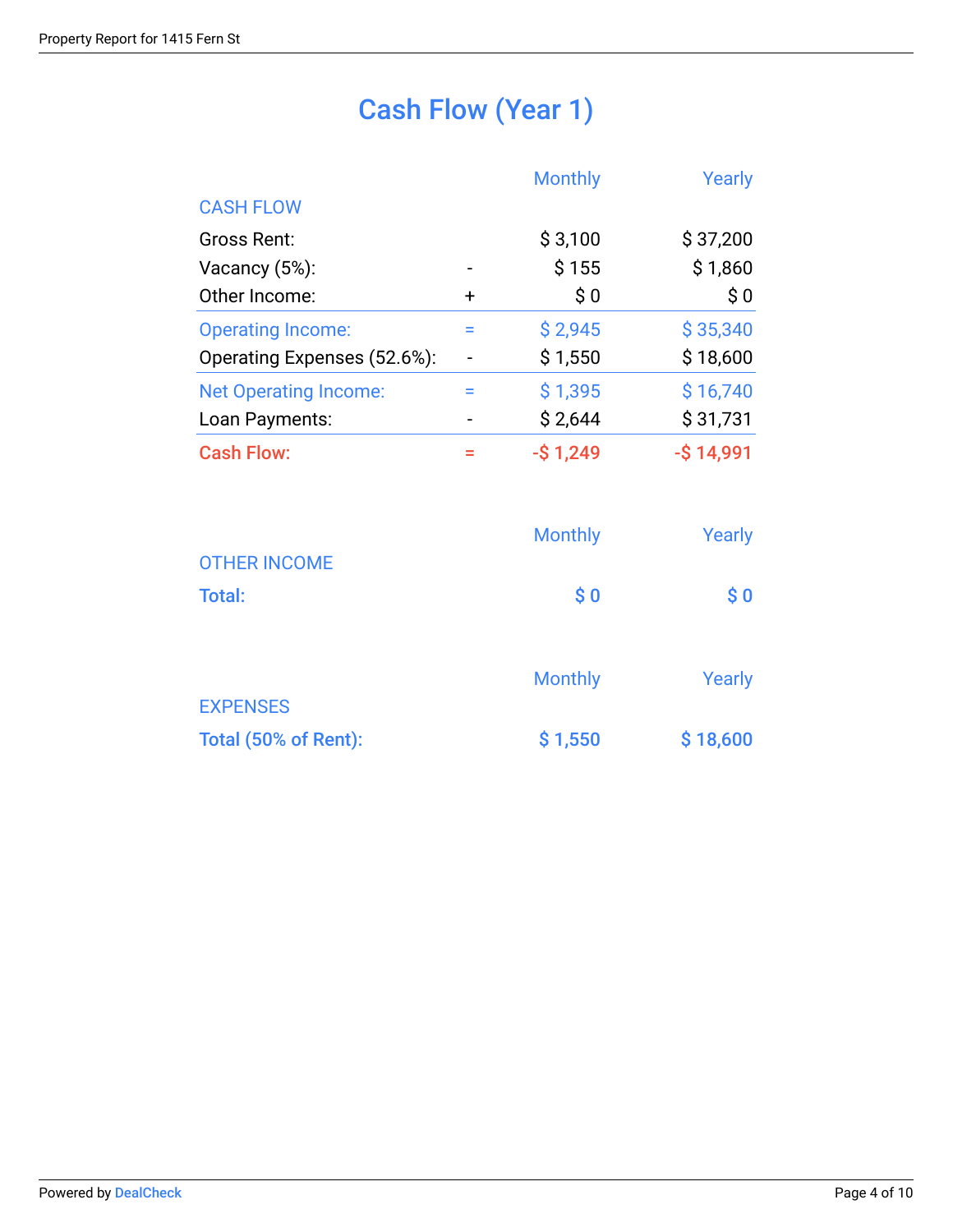## Buy & Hold Projections

| APPRECIATION                         |                | <b>INCOME INCREASE</b> | <b>EXPENSES INCREASES</b> |                 | SELLING COSTS   |                 |  |
|--------------------------------------|----------------|------------------------|---------------------------|-----------------|-----------------|-----------------|--|
| 5% Per Year                          |                | 3% Per Year            | 2% Per Year               |                 | 6% of Price     |                 |  |
|                                      |                |                        |                           |                 |                 |                 |  |
|                                      | Year 1         | Year <sub>3</sub>      | Year 5                    | Year 10         | Year 20         | Year 30         |  |
| <b>INCOME</b>                        |                |                        |                           |                 |                 |                 |  |
| Gross Rent:                          | \$37,200       | \$39,465               | \$41,869                  | \$48,538        | \$65,230        | \$87,664        |  |
| Vacancy (5%):                        | $-$ \$1,860    | $-$ \$ 1,973           | $-$ \$ 2,093              | $-$ \$ 2,427    | $-$ \$ 3,262    | $-$ \$4,383     |  |
| Other Income:                        | $+$ \$0        | $+ $0$                 | $+ $0$                    | $+ $0$          | $+ $0$          | $+$ \$0         |  |
| <b>Operating Income:</b>             | $=$ \$ 35,340  | $=$ \$37,492           | $=$ \$ 39,776             | $=$ \$46,111    | $=$ \$61,968    | $=$ \$83,281    |  |
| <b>EXPENSES</b>                      |                |                        |                           |                 |                 |                 |  |
| <b>Total Expenses:</b>               | \$18,600       | \$19,733               | \$20,935                  | \$24,269        | \$32,615        | \$43,832        |  |
| <b>Operating Expenses:</b>           | $=$ \$18,600   | $=$ \$ 19,733          | $=$ \$ 20,935             | $=$ \$ 24,269   | $=$ \$32,615    | $=$ \$43,832    |  |
| <b>CASH FLOW</b>                     |                |                        |                           |                 |                 |                 |  |
| Operating Income:                    | \$35,340       | \$37,492               | \$39,776                  | \$46,111        | \$61,968        | \$83,281        |  |
| <b>Operating Expenses:</b>           | $-$ \$18,600   | $-$ \$ 19,733          | $-$ \$ 20,935             | $-$ \$ 24,269   | $-$ \$ 32,615   | - \$43,832      |  |
|                                      |                |                        |                           |                 |                 |                 |  |
| <b>Net Operating Income:</b>         | $=$ \$ 16,740  | $=$ \$ 17,759          | $=$ \$18,841              | $=$ \$ 21,842   | $=$ \$ 29,353   | $=$ \$ 39,449   |  |
| Loan Payments:                       | $-$ \$ 31,731  | - \$31,731             | $-$ \$ 31,731             | $-$ \$ 31,731   | - \$31,731      | $-$ \$ 31,731   |  |
| <b>Cash Flow:</b>                    | $= -\$ 14,991  | $= -\$ 13,972$         | $= -\$ 12,890$            | $= -\$ 9,889$   | $= -\$ 2,378$   | $=$ \$7,718     |  |
| <b>TAX BENEFITS &amp; DEDUCTIONS</b> |                |                        |                           |                 |                 |                 |  |
| <b>Operating Expenses:</b>           | \$18,600       | \$19,733               | \$20,935                  | \$24,269        | \$32,615        | \$43,832        |  |
| Loan Interest:                       | $+$ \$ 21,977  | $+$ \$ 21,166          | $+$ \$ 20,288             | $+$ \$ 17,759   | $+$ \$10,901    | $+$ \$677       |  |
| Depreciation:                        | $+$ \$ 28,024  | $+$ \$ 28,024          | $+$ \$ 28,024             | $+$ \$ 28,024   | + \$ 28,024     | $+$ \$0         |  |
| <b>Total Deductions:</b>             | $=$ \$68,601   | $=$ \$68,923           | $=$ \$69,247              | $=$ \$70,052    | $=$ \$71,540    | $=$ \$44,509    |  |
| <b>EQUITY ACCUMULATION</b>           |                |                        |                           |                 |                 |                 |  |
| Property Value:                      | \$775,425      | \$854,906              | \$942,534                 | \$1,202,939     | \$1,959,460     | \$3,191,754     |  |
| Loan Balance:                        | - \$ 544,121   | $-$ \$ 523,405         | $-$ \$500,966             | $-$ \$436,365   | $-$ \$ 261,176  | -\$0            |  |
| <b>Total Equity:</b>                 | $=$ \$ 231,304 | $=$ \$ 331,501         | $=$ \$441,568             | $=$ \$766,574   | $=$ \$1,698,284 | $=$ \$3,191,754 |  |
|                                      |                |                        |                           |                 |                 |                 |  |
| <b>SALE ANALYSIS</b>                 |                |                        |                           |                 |                 |                 |  |
| Equity:                              | \$231,304      | \$331,501              | \$441,568                 | \$766,574       | \$1,698,284     | \$3,191,754     |  |
| Selling Costs (6%):                  | $-$ \$ 46,526  | $-$ \$ 51,294          | $-$ \$ 56,552             | $-$ \$ 72,176   | $-$ \$ 117,568  | $-$ \$191,505   |  |
| <b>Sale Proceeds:</b>                | $=$ \$184,778  | $=$ \$ 280,207         | $=$ \$385,016             | $=$ \$694,398   | $=$ \$1,580,716 | $=$ \$3,000,249 |  |
| <b>Cumulative Cash Flow:</b>         | $+ - $14,991$  | $+ - $43,452$          | $+ - $69,781$             | $+ - $ 125,407$ | $+ - $184,816$  | $+ - $ 155,527$ |  |
| Total Cash Invested:                 | $-$ \$ 216,780 | $-$ \$ 216,780         | $-$ \$ 216,780            | $-$ \$ 216,780  | $-$ \$ 216,780  | $-$ \$ 216,780  |  |

[Powered by](https://dealcheck.io/?utm_source=Property%20Reports&utm_medium=PDF&utm_campaign=Property%20Reports) [DealCheck](https://dealcheck.io/?utm_source=Property%20Reports&utm_medium=PDF&utm_campaign=Property%20Reports) Page 5 of 10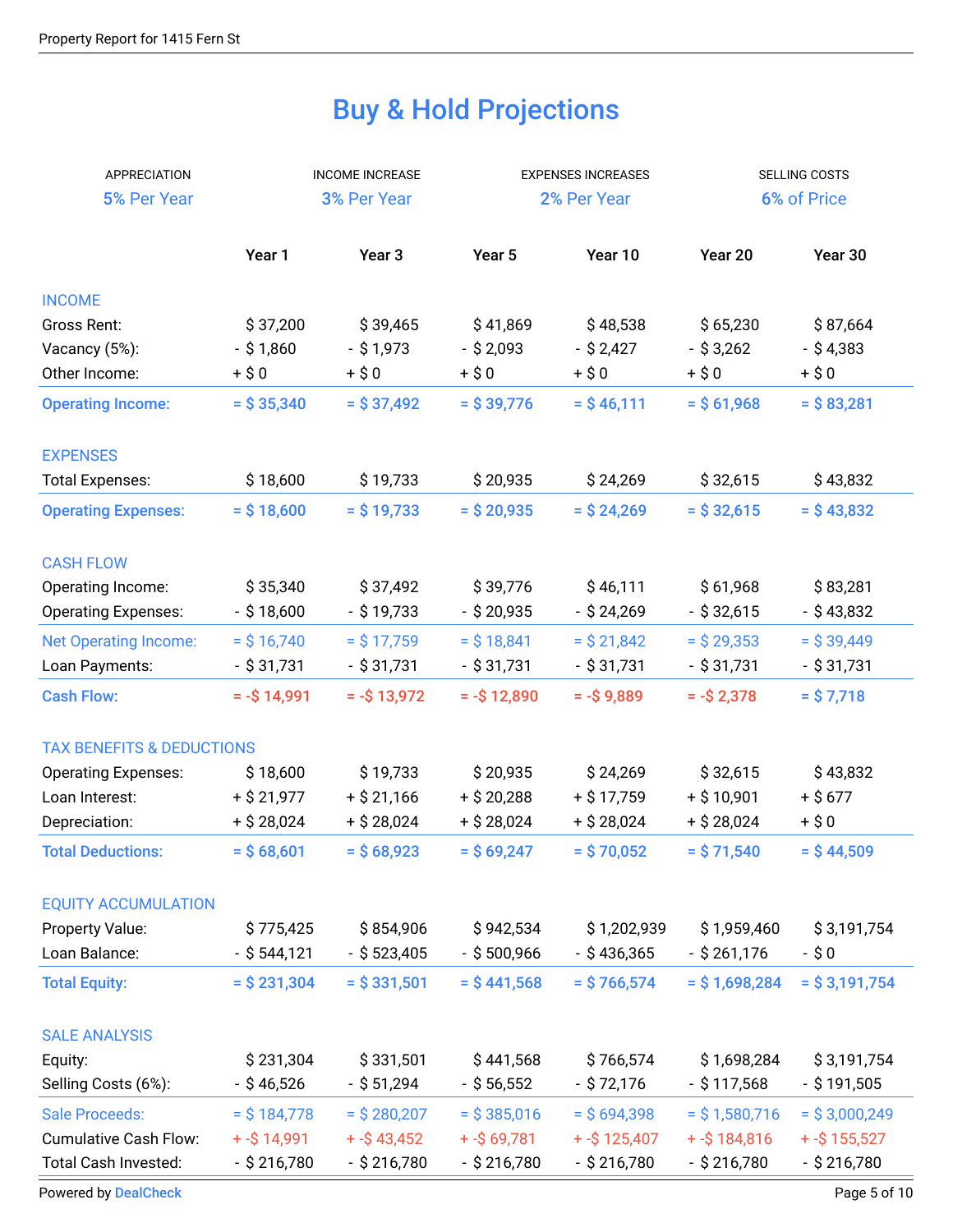#### Property Report for 1415 Fern St

|                               | Year 1            | Year 3        | Year 5       | Year 10        | Year 20          | Year 30          |
|-------------------------------|-------------------|---------------|--------------|----------------|------------------|------------------|
| <b>Total Profit:</b>          | $= -\$ {5} 46,993 | $=$ \$ 19,975 | $=$ \$98,455 | $=$ \$ 352,211 | $=$ \$ 1,179,120 | $=$ \$ 2,627,942 |
| <b>INVESTMENT RETURNS</b>     |                   |               |              |                |                  |                  |
| Cap Rate (Purchase Price):    | 2.3%              | 2.4%          | 2.6%         | 3%             | 4%               | 5.3%             |
| Cap Rate (Market Value):      | 2.2%              | 2.1%          | 2%           | 1.8%           | 1.5%             | 1.2%             |
| Cash on Cash Return:          | $-6.9%$           | $-6.4%$       | $-5.9%$      | $-4.6%$        | $-1.1%$          | 3.6%             |
| Return on Equity:             | $-6.5%$           | $-4.2%$       | $-2.9%$      | $-1.3%$        | $-0.1%$          | 0.2%             |
| Return on Investment:         | $-21.7%$          | 9.2%          | 45.4%        | 162.5%         | 543.9%           | 1,212.3%         |
| Internal Rate of Return:      | $-21.7%$          | 2.8%          | 7%           | 8.7%           | 8.3%             | 7.7%             |
| <b>FINANCIAL RATIOS</b>       |                   |               |              |                |                  |                  |
| Rent to Value:                | 0.4%              | 0.4%          | 0.4%         | 0.3%           | 0.3%             | 0.2%             |
| <b>Gross Rent Multiplier:</b> | 20.84             | 21.66         | 22.51        | 24.78          | 30.04            | 36.41            |
| Equity Multiple:              | 0.78              | 1.09          | 1.45         | 2.62           | 6.44             | 13.12            |
| <b>Break Even Ratio:</b>      | 135.3%            | 130.4%        | 125.8%       | 115.4%         | 98.6%            | 86.2%            |
| Debt Coverage Ratio:          | 0.53              | 0.56          | 0.59         | 0.69           | 0.93             | 1.24             |
| Debt Yield:                   | 3.1%              | 3.4%          | 3.8%         | 5%             | 11.2%            |                  |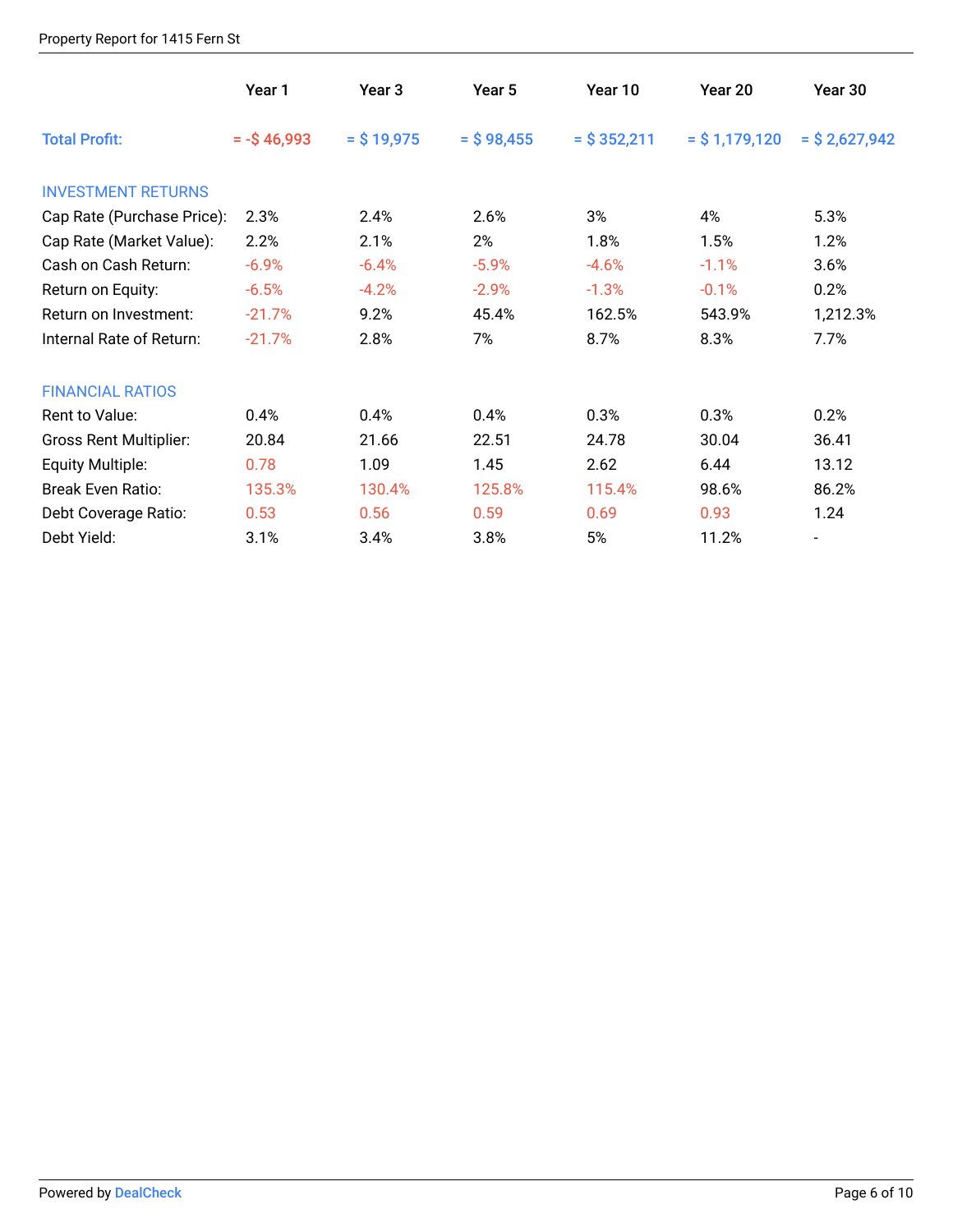### Recent Comparable Sales

Average Sale Price

### \$ 774,800 (\$ 557/sq.ft.)

\$ 735,000 - \$ 825,000 \$ 339/sq.ft. - \$ 754/sq.ft.

### Estimated ARV Based on Average Price/ Sq.Ft. \$ 946,900



|                            | Property                                   | <b>Distance</b>      | <b>Type</b>                       | <b>Beds</b>    | <b>Baths</b> | Sq.Ft. | <b>Sale Price</b>          | <b>Sale Date</b> |
|----------------------------|--------------------------------------------|----------------------|-----------------------------------|----------------|--------------|--------|----------------------------|------------------|
|                            | <b>1415 Fern St</b><br>San Diego, CA 92102 | 0 <sub>mi</sub>      | <b>House</b><br><b>Built 2011</b> | 3              | 1.0          | 1,700  | \$738,500<br>\$434/sq.ft.  | 04/30/2020       |
| (A)                        | 2705 Tokalon St<br>San Diego, CA 92110     | $6.15 \,\mathrm{mi}$ | House<br><b>Built 1960</b>        | 3              | 2.0          | 1,421  | \$735,000<br>\$517/sq.ft.  | 06/14/2019       |
| $\left( \mathbf{B}\right)$ | 1627 Granada Ave<br>San Diego, CA 92102    | $0.27$ mi            | House<br><b>Built 1950</b>        | $\overline{2}$ | 1.0          | 1,054  | \$795,000<br>\$754/sq.ft.  | 12/12/2019       |
| <b>C</b>                   | 1818 Dale St<br>San Diego, CA 92102        | $0.33$ mi            | <b>House</b><br><b>Built 1980</b> | 3              | 2.0          | 1,824  | \$825,000<br>\$452/sq.ft.  | 03/18/2020       |
| $\overline{D}$             | 1845 Granada Ave<br>San Diego, CA 92102    | $0.4$ mi             | House<br><b>Built 1927</b>        | $\overline{2}$ | 1.0          | 1,070  | \$774,000<br>\$723/sq.ft.  | 03/16/2020       |
| G                          | 3260 Broadway<br>San Diego, CA 92102       | $0.41$ mi            | House<br><b>Built 2019</b>        | 3              | 3.0          | 2,200  | \$745,000<br>\$339/sq.fit. | 05/04/2020       |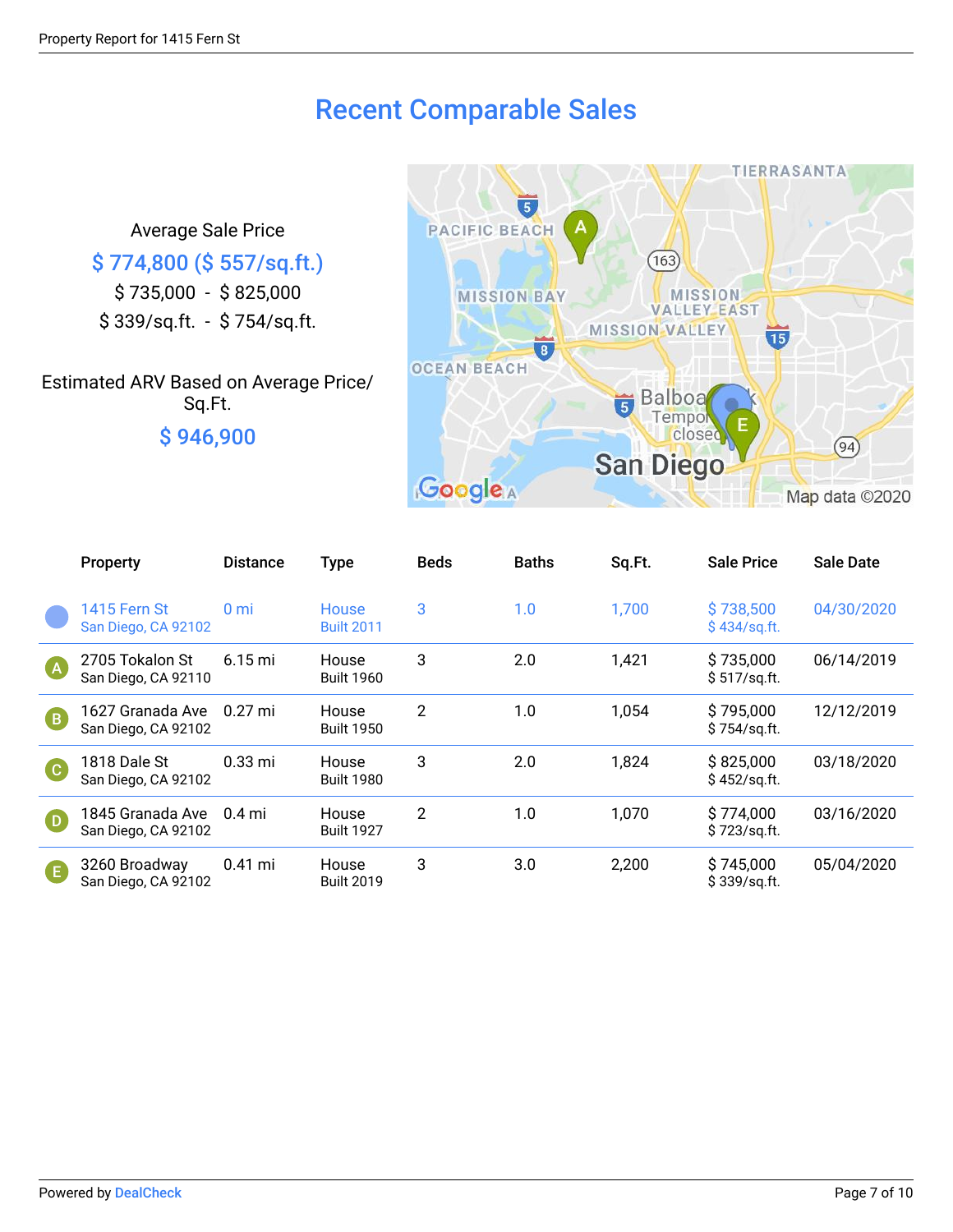### Recent Comparable Rental Listings

Average Listed Rent \$ 2,808 (\$ 2.44/sq.ft.) \$ 2,495 - \$ 3,400 \$ 2.03/sq.ft. - \$ 2.78/sq.ft.

Estimated Rent Based on Average Rent/ Sq.Ft. \$ 4,154



|                | <b>Property</b>                                 | <b>Distance</b> | <b>Type</b>                       | <b>Beds</b> | <b>Baths</b>   | Sq.Ft. | <b>Listed Rent</b>        | <b>Listing Date</b> |
|----------------|-------------------------------------------------|-----------------|-----------------------------------|-------------|----------------|--------|---------------------------|---------------------|
|                | <b>1415 Fern St</b><br>San Diego, CA 92102      | 0 <sub>mi</sub> | <b>House</b><br><b>Built 2011</b> | 3           | 1.0            | 1,700  | $\overline{\phantom{a}}$  |                     |
| <b>A</b>       | 2780 1/2 A St<br>San Diego, CA 92102            | $0.32$ mi       | House                             | 3           |                |        | \$2,495                   | 04/02/2020          |
| $\overline{B}$ | 2780 A St<br>San Diego, CA 92102                | $0.32$ mi       | House                             | 3           |                |        | \$2,495                   | 04/02/2020          |
| C              | 1409 Edgemont St 0.17 mi<br>San Diego, CA 92102 |                 | House                             | 3           | $\overline{2}$ | 1,305  | \$2,650<br>\$2.03/sq.fit. | 09/27/2019          |
| $\Box$         | 1219 30th St<br>San Diego, CA 92102             | $0.15$ mi       | House                             | 3           | $\overline{2}$ | 1,189  | \$3,000<br>\$2.52/sq.fit. | 03/17/2019          |
| Œ              | 1641 Edgemont St 0.24 mi<br>San Diego, CA 92102 |                 | House                             | 3           | $\overline{2}$ | 1,224  | \$3,400<br>\$2.78/sq.ft.  | 12/09/2018          |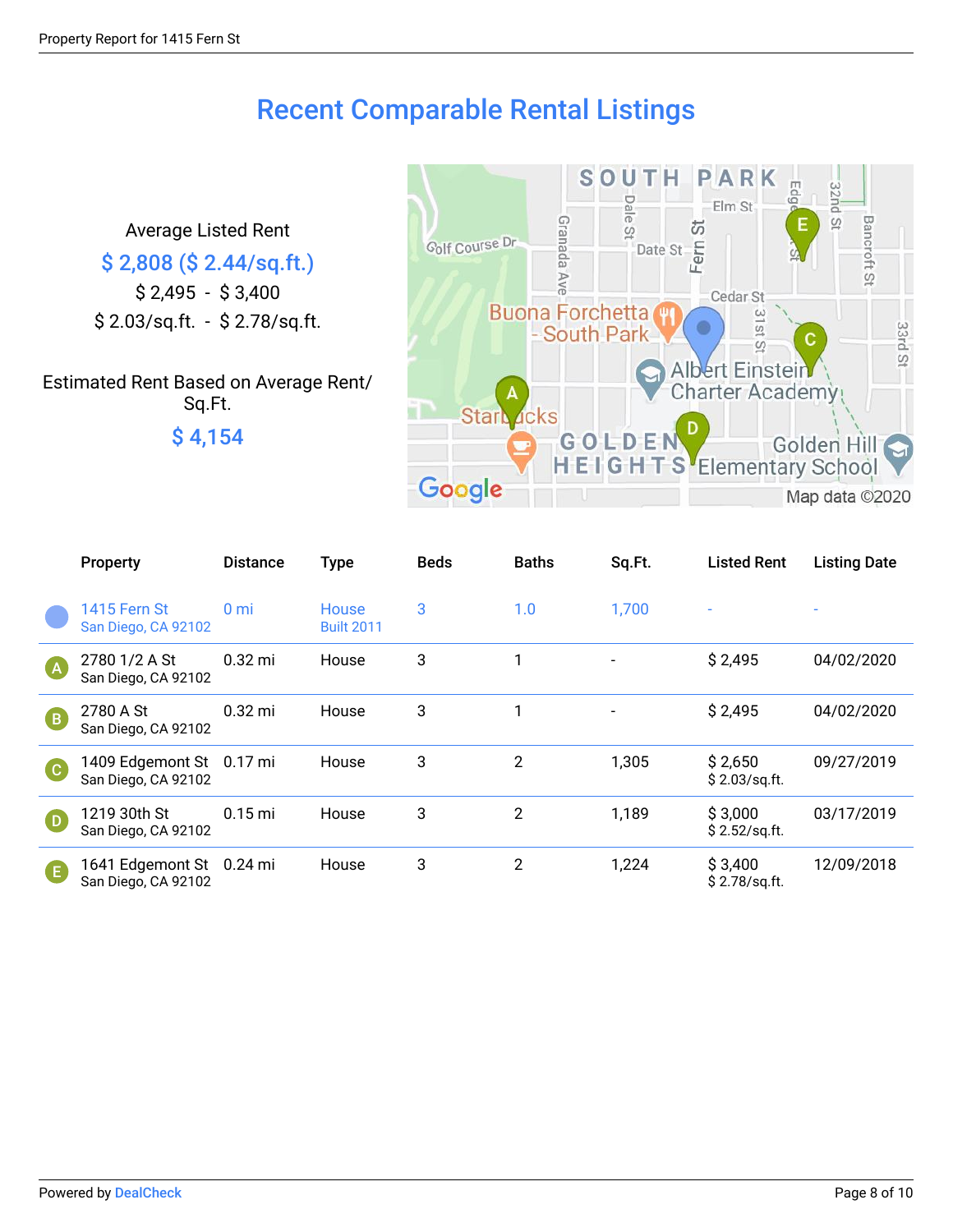## Property Photos